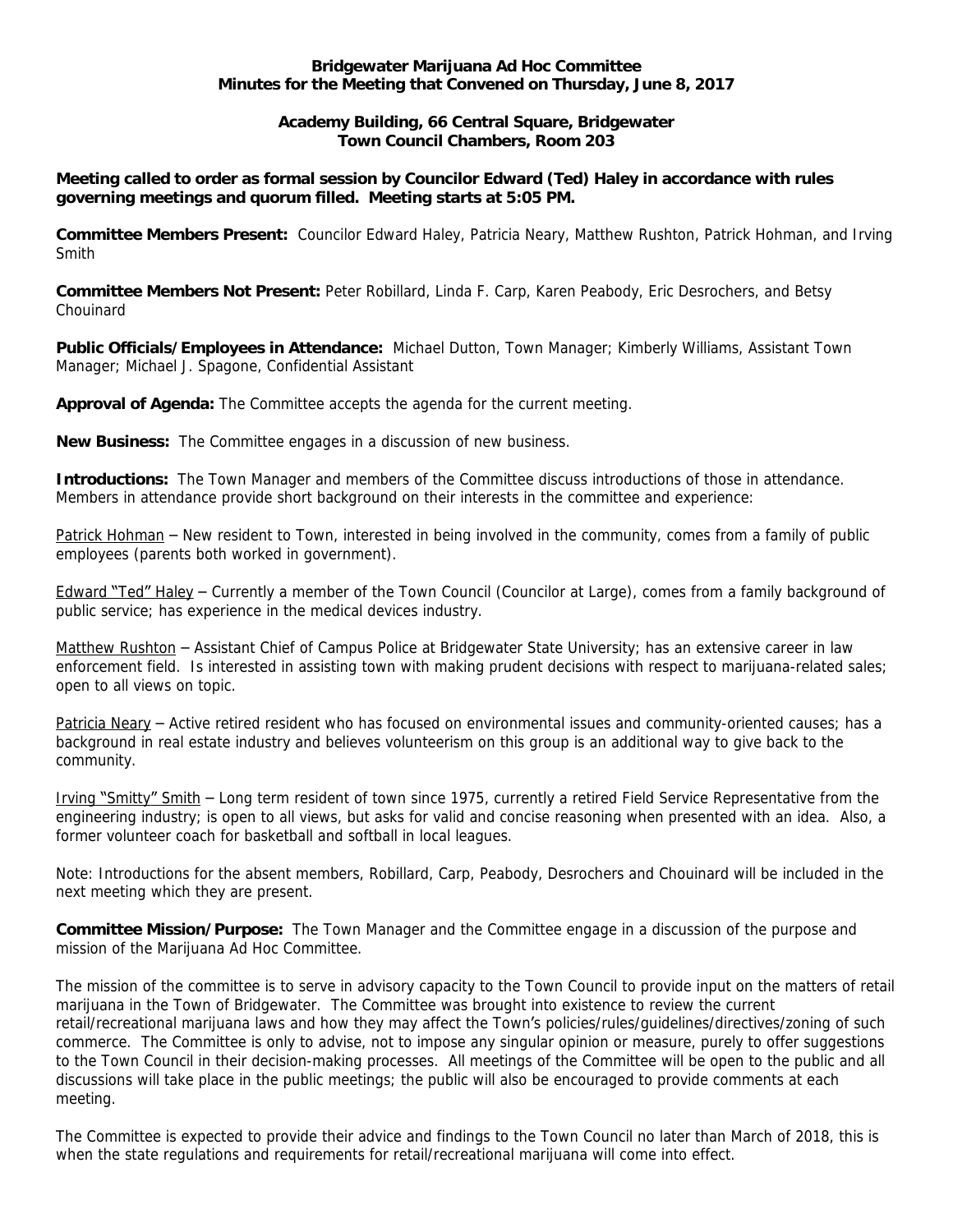**Open Discussion:** *The Town Manager and Committee discuss various matters in open discussion.*

*Mr. Smith asks if the issue of retail/recreational marijuana will require the Town to eventually have a Licensing Department. The Town Manager notes that is something Bridgewater may have to look at, as local licensing responsibility falls to the municipality. The Town can create licensing regulations; whether the Town wishes to establish a separate Licensing Department will rest with the community can be a part of the long-term development discussions. The Town Manager further notes that the Town can create regulations and rules that are stronger than the Commonwealth*'*s (this option is available with respect to all state laws)*

*Ms. Neary asks if the Town has acquired a new Town Attorney, as their expertise with municipal law and the state laws could be helpful to the Committee. The Town Manager indicates a new Town Attorney is scheduled to be selected on June 27th .*

*The Town Manager also shares some of the topics which the Committee may consider advising to the Town Council including but not limited to the following: Local option sales tax on retail/recreational marijuana products; consideration of retail marijuana zoning or zoning in existing retail areas; a moratorium on sales; ban of retail sales; acceptance of Commonwealth*'*s 10%-16% proposed tax rate (to become effective July 2017). In addition, the Massachusetts Municipal Association (MMA) has offered their legislative staff expertise and knowledge to local marijuana ad hoc groups to aide in their research and study. If the Committee so chooses, the Town Manager can reach out to MMA to invite their legislative staffer to speak to the Committee; this could be done for the group*'*s next meeting. Ultimately, the Committee needs to have its recommendations to the Town Council no later than March 2018.*

*Mr. Rushton asks if the Town has desire to act on any options which the Committee may offer or advise;* "*Wouldn*'*t it just be easier to allow home-grown recreational marijuana instead of retail regulations? The way the state law is written, it*  seems more agreeable to home-growers than actual retail. What if the Town wants to just outright ban recreational *marijuana altogether?*" *The Town Manager states that the Committee can advise the council on may options; of which a ban is certainly one of the options.*

*Mr. Haley states the issue of retail/recreational marijuana will be more than just placing a business zone in the Town; the Committee and the Community need to make informed decisions. Mr. Haley further notes that the Committee needs to conduct its due diligence as any misinformation or incorrect data could in fact be detrimental to the process of consideration.*

*Ms. Neary asks if there is a rule where retail/recreational marijuana can be sold at a medical marijuana dispensary (two currently are preparing to open in the Elm Street area);* "*can that be done?*" *The Town Manager notes that kind of setup could happen if the Commonwealth does not formalize rules separating the two types of marijuana sales; those establishments would still have to apply for a retail license to sell recreational marijuana and be subject to the laws on*  such sales. The Town Manager further suggests that the Committee can invite the Building Inspector/Zoning *Enforcement Officer, Public Safety Chiefs (Fire & Police), as well as Town Attorney or MMA to future meetings to gain input.*

**Discussion of Rules and Procedures:** *The Town Manager provides copies of the Town*'*s Volunteer Handbook for Board and Committee Members with a brief background on the Open Meeting Law. The Town Manager encourages the Committee members to review the handbook so they are apprised of volunteer committee rules and procedures. Should there be any questions regarding the Open Meeting Law, the Town Manager notes he is available to provide guidance to Committee members.*

*The Committee also discusses timing and frequency of their future meetings. A suggestion is made to hold the next meetings on selected Wednesdays around 6PM. The Committee can meet as frequently or infrequently as they desire, as long as they meet the March 2018 deadline to provide the Town Council with their findings. The Town Manager suggests that once the minutes are drafted, those not in attendance can receive the draft document and also provide input on their availability for meeting on Wednesdays instead of Thursdays. The Town Manager*'*s Office will poll the Committee members to work with their schedules in mind when setting the next meeting.*

**Public Comments:** *There are no public comments for the current meeting.*

**With all business having had formal consideration, the motion is made to adjourn:** *The motion to adjourn the current meeting is offered. By unanimous approval of the Committee, the meeting is hereby adjourned.*